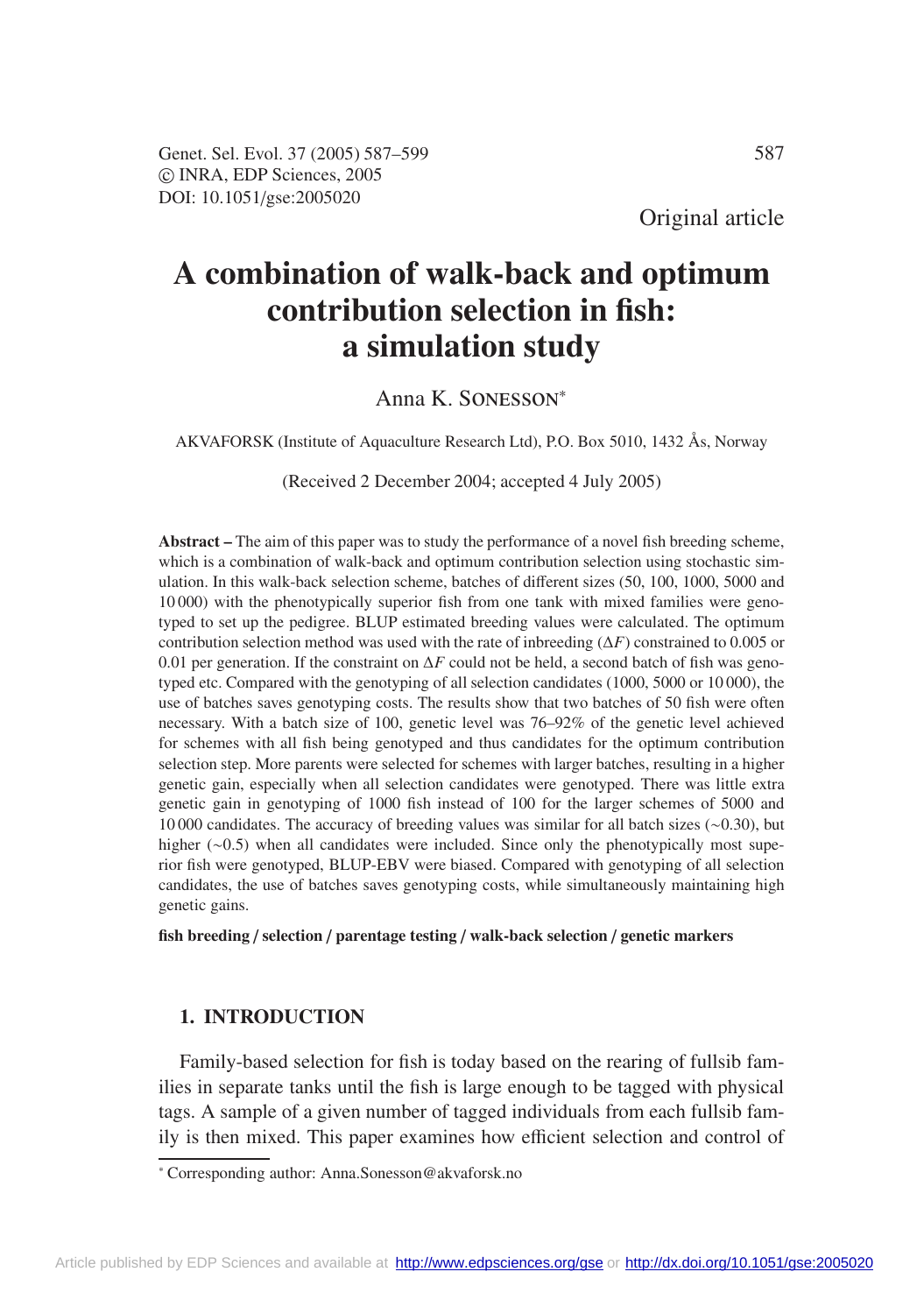inbreeding can be performed without a need for family tanks and extensive individual tagging of fish.

An alternative to the separate rearing in tanks is to mix fish from different families into only one tank at a younger age, and identify parents of individual fish using genetic (DNA) markers. Parentage testing using genetic markers are used for fish populations, *e.g.* [4]. Physical tagging is also needed on these genotyped fish, so that the genotyping results can be traced back to the right individual. This strategy saves the investment and running costs of holding all tanks, but identification using genetic markers might become more expensive than rearing families in separate tanks until physical tagging is possible. Another result of using only one tank is that no common environment (tank) effect needs to be accounted for in the estimation of breeding values. This tankeffect varies greatly. For example, in Atlantic salmon and rainbow trout populations, the common environment effect (*i.e.*, tank effect) on body weight was estimated to be about 2–6% [19, 20]. For more recently domesticated species, where the environment is not yet standardized, the common environment effect can be rather large. In the Atlantic cod [7], the common environment effect on juvenile body weight was estimated to be 3–12% and in the rohu carp this effect (*i.e.* nursery pond effect) on harvest body weight was 32% [6]. Herbinger *et al.* [13] found a correlation of family growth performance of Atlantic salmon in single or mixed tanks being close to zero, indicating a large environmental tank effect. However, these fish were young, weighing ∼5 g. The tank effect has been shown to decrease with age of the fish [11], *i.e.* the correlation between fullsibs is expected to decrease with the age of fish.

Identification costs would be high if all fish needed to be genotyped, but genotyping costs can be reduced by only genotyping some individuals in the tank. Walk-back selection is a selection method for schemes with only one tank [3]. In a walk-back selection scheme, one assumes that selection is for a trait that can be easily recorded on the selection candidate itself (*e.g.* body weight). Firstly, the individual fish with the highest phenotypic value is selected. Thereafter, the individual with the second highest phenotypic value is genotyped (etc.). When using the within-family selection strategy, the second fish will become selected if it is not a full- or halfsib of the previously selected fish. This process is continued until the appropriate numbers of males and females needed for mating are obtained. Doyle and Herbinger [3] argued that within-family selection resulted in low rates of inbreeding (∆*F*) and genetic gain (∆*G*) not significantly lower than when there was individual selection. These schemes were, however, not compared at the same rate of inbreeding. Optimum contribution selection is a group selection method that maximises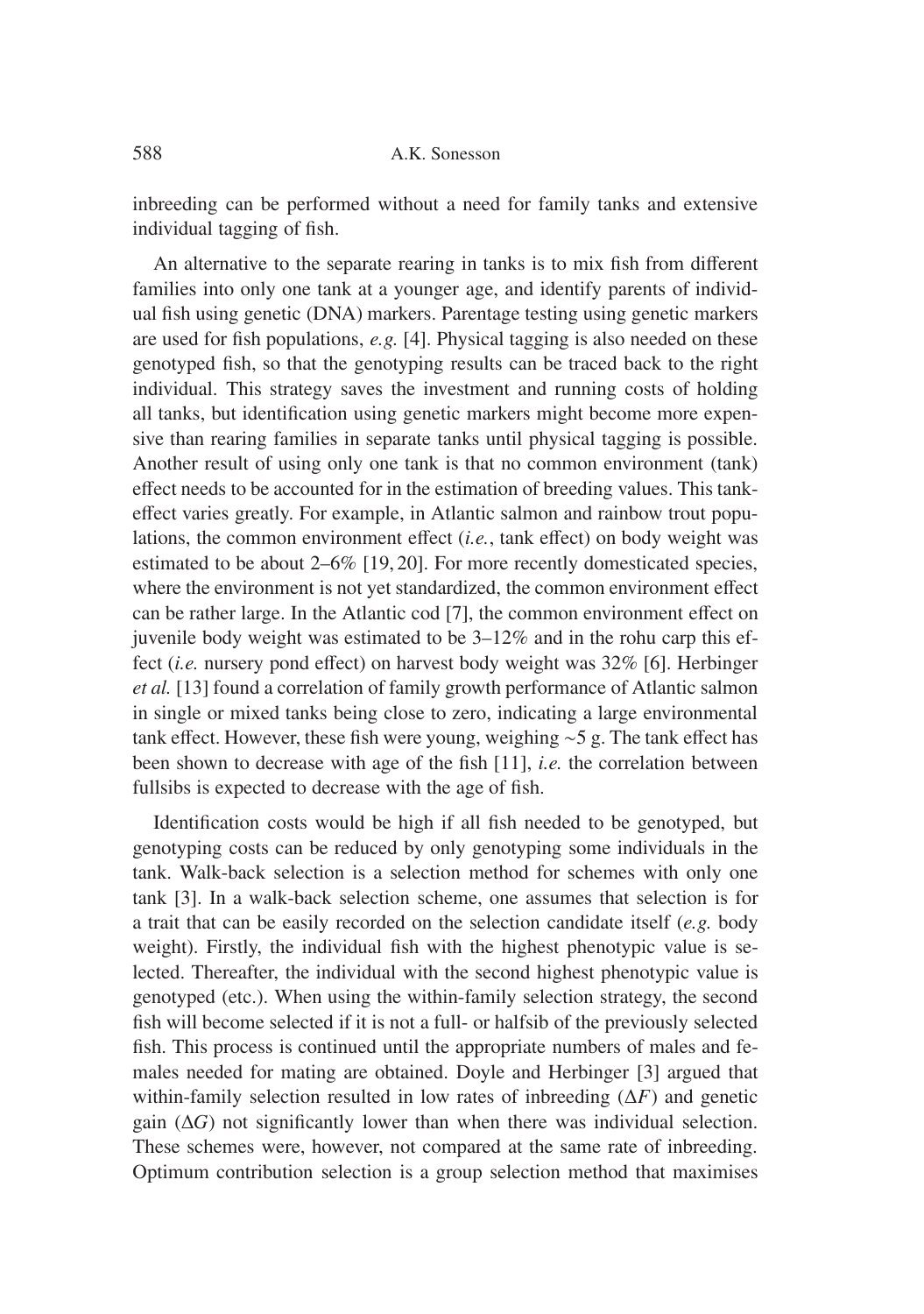genetic gain with a restriction on ∆*F* for schemes with both discrete [9, 17] and overlapping [10, 18] generations. It is dynamic, such that it adapts to current selection candidates, and can therefore correct skewnesses in contribution of families over generations. Such skewness of contributions of families results in increased rates of inbreeding. The optimum contribution selection method resulted in increased genetic gain with up to 44% [18] compared to truncation selection for BLUP estimated breeding value [12] schemes at the same rate of inbreeding for livestock schemes. However, optimum contribution selection has not been tested in breeding schemes for aquaculture species.

The aim of this paper was to study the performance (genetic response and inbreeding) of a breeding scheme, which is a combination of walk-back and optimum contribution selection, using stochastic simulation. Because it is not practical to sample just one fish at the time to be genotyped for the parentage test, batches of different sizes with fish with the highest phenotypic values will be tested in the simulation study.

### **2. MATERIALS AND METHODS**

#### **2.1. Breeding scheme**

The structure of the simulated breeding scheme was that of a closed nucleus with discrete generations. Genetic values were simulated according to the infinitesimal model  $[2]$ . Genotypes,  $g_i$ , of the unrelated base animals were sampled from the distribution  $N(0, \sigma_a^2)$ . The trait was recorded on an equal number<br>of males and females before selection. Becord u, was calculated as  $u_1 = a_1 + a_2$ . of males and females before selection. Record  $y_i$  was calculated as  $y_i = g_i + e_i$ , where  $e_i$  is the environmental effect, which was sampled from  $N(0, 1-\sigma_d^2)$ <br>making the base generation phenotypic variation  $(\sigma^2)$  equal to 1.0. The base making the base generation phenotypic variation  $(\sigma_p^2)$  equal to 1.0. The base generation additive genetic variance,  $\sigma_a^2$ , was 0.1, or 0.25, corresponding to a heritability,  $h^2$ , of 0.1 and 0.25, respectively. Later generations were obtained by simulating progeny genotypes from  $g_i = 0.5g_s + 0.5g_d + m_i$ , where *s* and *d* denote sire and dam of progeny *i*, respectively, and  $m<sub>i</sub>$  = Mendelian sampling component, which was sampled from  $N(0, 0.5(1 - F_{sd})\sigma_a^2)$ , where  $F_{sd}$  is the average of the inbreeding coefficients of the sire and the dam.

Schemes had 1000, 5000 or 10 000 candidates at each generation. ∆*F* was restricted to 0.005 or 0.010 per generation, which is an indication of the maximum acceptable rate of inbreeding (*e.g.* [8]). The size of each batch was set to 50, 100 and 1000. Due to the extensive computer time needed, batch size of 5000 or 10 000 fish were considered only for one scheme each for schemes with 5000 or 10000 candidates.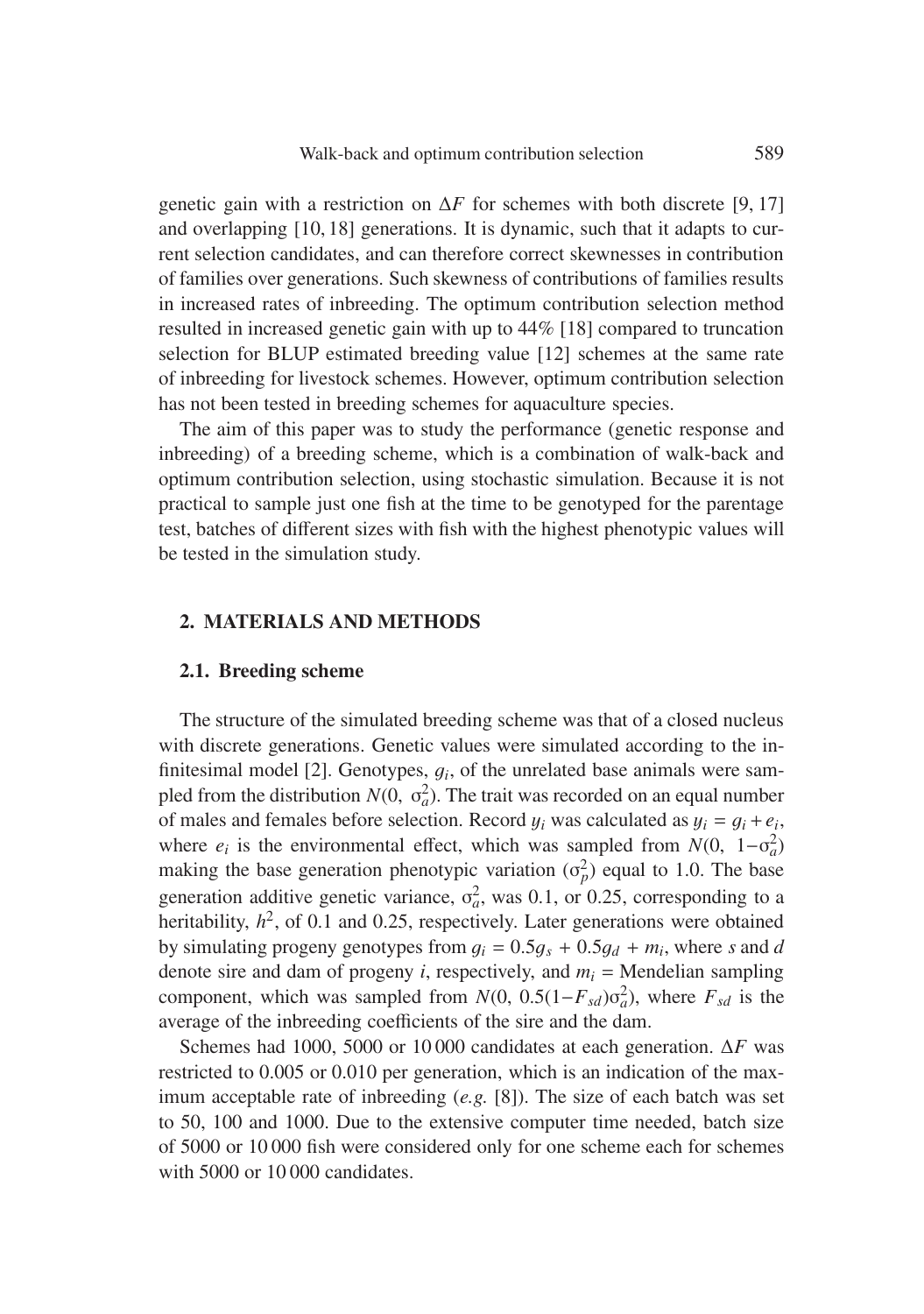The results after eight generations of selection are given. They are based on averages over 50 replicated schemes, except the schemes with batch sizes of 5000 (20 replicates) and 10 000 (10 replicates) candidates.

The accuracy of selection was calculated as the correlation between the estimated breeding values and the simulated true breeding values.

#### **2.2. Selection**

The following selection procedure was used:

- (1) Select a batch of the largest fish and genotype for parentage testing.
- (2) BLUP breeding value estimation on the genotyped fish.
- (3) Use the optimum contribution selection method to calculate optimum contributions of each selection candidate as described below.
- (4) If the constraint on ∆*F* cannot be held, select another batch (1) of the largest fish and go to (2). If the constraint on  $\Delta F$  can be held, stop and conduct matings of the selected individuals as described below.

The optimum contribution selection was used as proposed by Meuwissen [17]. This method maximizes the genetic level of the next generation of animals,  $G_{t+1} = c_t$ 'EBV<sub>t</sub>, where  $c_t$  is a vector of genetic contributions of the selection candidates to generation  $t+1$  and  $EBV_t$  is a vector of estimated breeding values of the candidates for selection in generation *t*, calculated as in Henderson [12]. The objective function,  $c_t$ <sup>*EBV<sub>t</sub>*, is maximized for  $c_t$  under two restrictions; the</sup> first one is on the rate of inbreeding and the second one is on the contribution per sex. The desired rate of inbreeding,  $\Delta F_d$ , is obtained by constraining the average coancestry of the selection candidates to  $\overline{C}_{t+1} = 1 - (1 - \Delta F_d)^t$  [9]. The actual contributions of the individuals are then obtained such that they fulfil the constraint  $\overline{C}_{t+1} \ge c_t \Delta_t c_t/2$ , where  $\Delta_t$  is a  $(n \times n)$  relationship matrix among the selection candidates. Note that the level of the constraint  $\overline{C}_{t+1}$ , can be calculated for every generation before the breeding scheme commences. The contribution of each sex is constrained to  $\frac{1}{2}$ , *i.e.*  $Q^*c_t = \frac{1}{2}$  where Q is a  $(n \times 2)$  incidence matrix of the sex of the selection candidates (the first column yields ones for males and zeros for females, and the second column yields ones for females and zeros for males) and  $\frac{1}{2}$  is a  $(2 \times 1)$  vector of halves. The optimization procedure was explained in [17]. The output from the selection method is a vector with genetic contributions for each selection candidate, **c***t*.

Random mating was applied. A progeny was allocated a sire and dam assigned by randomly sampling a sire and a dam with sampling probabilities following the optimal contributions of the sires and dams. Each such sample of parents produced one male and one female progeny.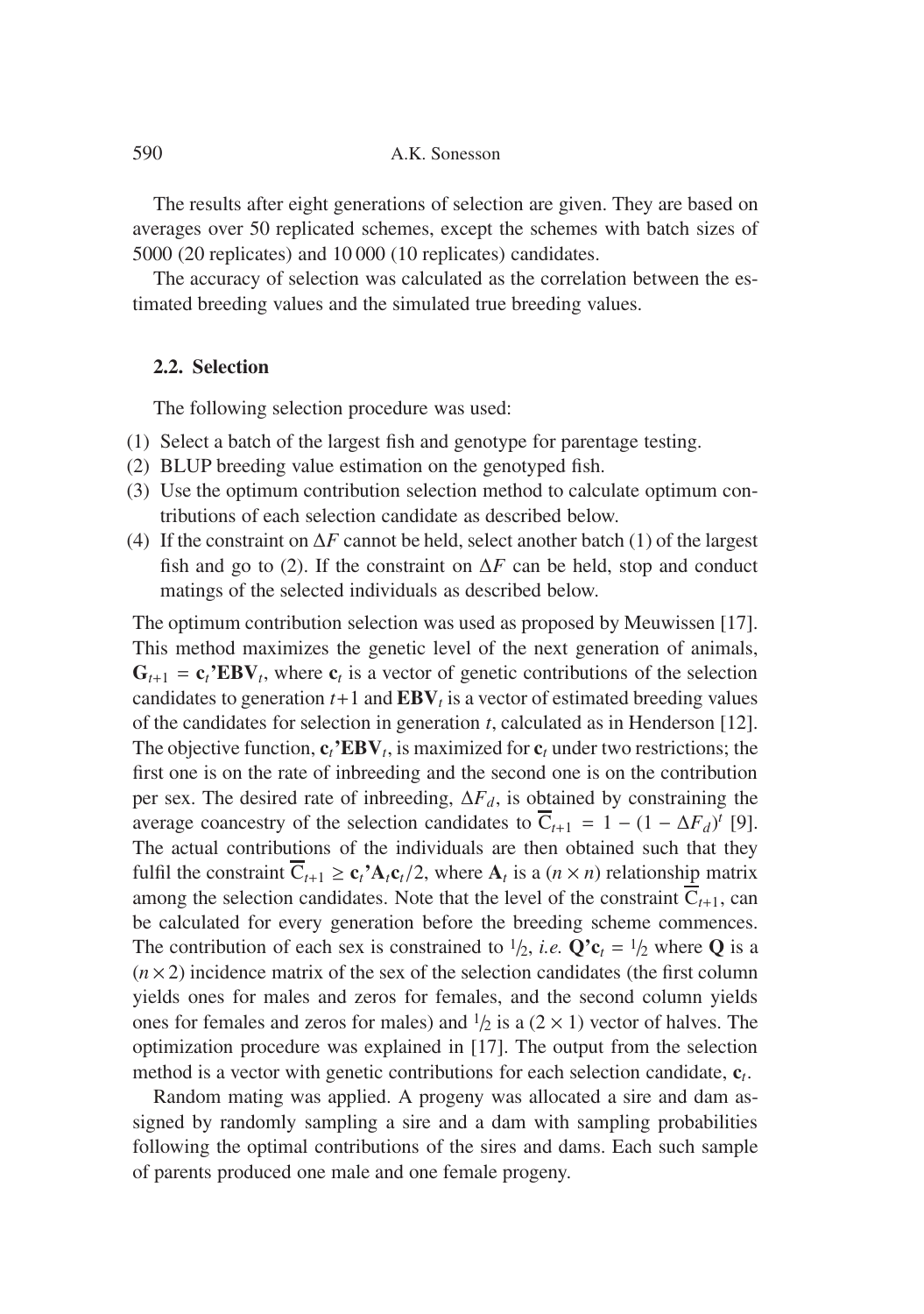| Batch size | $\boldsymbol{F}$ | $G$ (se)     | Ncandmal           | <b>Ncandfem</b> | <i>Nselsire</i> | <b>Nseldam</b> |
|------------|------------------|--------------|--------------------|-----------------|-----------------|----------------|
|            |                  | $(\sigma_p)$ |                    |                 |                 |                |
|            |                  |              | $h^2 = 0.10$       |                 |                 |                |
|            |                  |              | $\Delta F = 0.010$ |                 |                 |                |
| 50         | 0.074            | 1.51(0.014)  | 25.9               | 27.1            | 24.5            | 25.6           |
| 100        | 0.074            | 1.54(0.017)  | 49.8               | 50.2            | 31.5            | 33.1           |
| 1000       | 0.080            | 1.90(0.015)  | 500.0              | 500.0           | 56.4            | 56.2           |
|            |                  |              | $\Delta F = 0.005$ |                 |                 |                |
| 50         | 0.036            | 1.24(0.015)  | 49.0               | 51.0            | 42.2            | 43.7           |
| 100        | 0.037            | 1.32(0.014)  | 50.7               | 49.3            | 48.2            | 46.8           |
| 1000       | 0.040            | 1.59(0.014)  | 500.0              | 500.0           | 97.3            | 98.3           |
|            |                  |              | $h^2 = 0.25$       |                 |                 |                |
|            |                  |              | $\Delta F = 0.010$ |                 |                 |                |
| 50         | 0.076            | 3.66(0.033)  | 33.0               | 33.0            | 29.5            | 29.2           |
| 100        | 0.076            | 3.73(0.025)  | 50.4               | 49.6            | 38.2            | 38.5           |
| 1000       | 0.078            | 4.06(0.024)  | 500.0              | 500.0           | 46.6            | 45.2           |
|            |                  |              | $\Delta F = 0.005$ |                 |                 |                |
| 50         | 0.038            | 3.16(0.018)  | 56.3               | 55.7            | 51.5            | 51.5           |
| 100        | 0.038            | 3.19(0.017)  | 61.5               | 60.5            | 53.9            | 54.4           |
| 1000       | 0.040            | 3.51(0.016)  | 500.0              | 500.0           | 88.3            | 85.9           |

**Table I.** Inbreeding level (*F*), genetic level (*G*), number of male and female candidates (*Ncandmal* and *Ncandfem*) and number of selected sires and dams (*Nselsire* and *Nseldam*) for schemes with 1000 candidates per generation and different batch sizes.

#### **3. RESULTS**

The constraint on ∆*F* was held for all schemes, such that the level of *F* at generation 9  $(F)$  was at or somewhat lower than 0.077 for schemes with a restriction of 0.010 and 0.039 for schemes with a restriction of 0.005 (Tabs. I, II, III). The standard error of F was between 0.0000 and 0.0004 over all schemes.

## **3.1. Schemes with 1000 candidates**

The results of schemes with 1000 candidates per generation are shown in Table I. With a heritability of 0.10 and a restriction on ∆*F* of 0.010, genetic level at generation 9 (*G*) was 1.51  $\sigma_p$  for schemes with a batch size of 50, 1.54 σ*<sup>p</sup>* for schemes with a batch size of 100 and 1.90 σ*<sup>p</sup>* for schemes where all 1000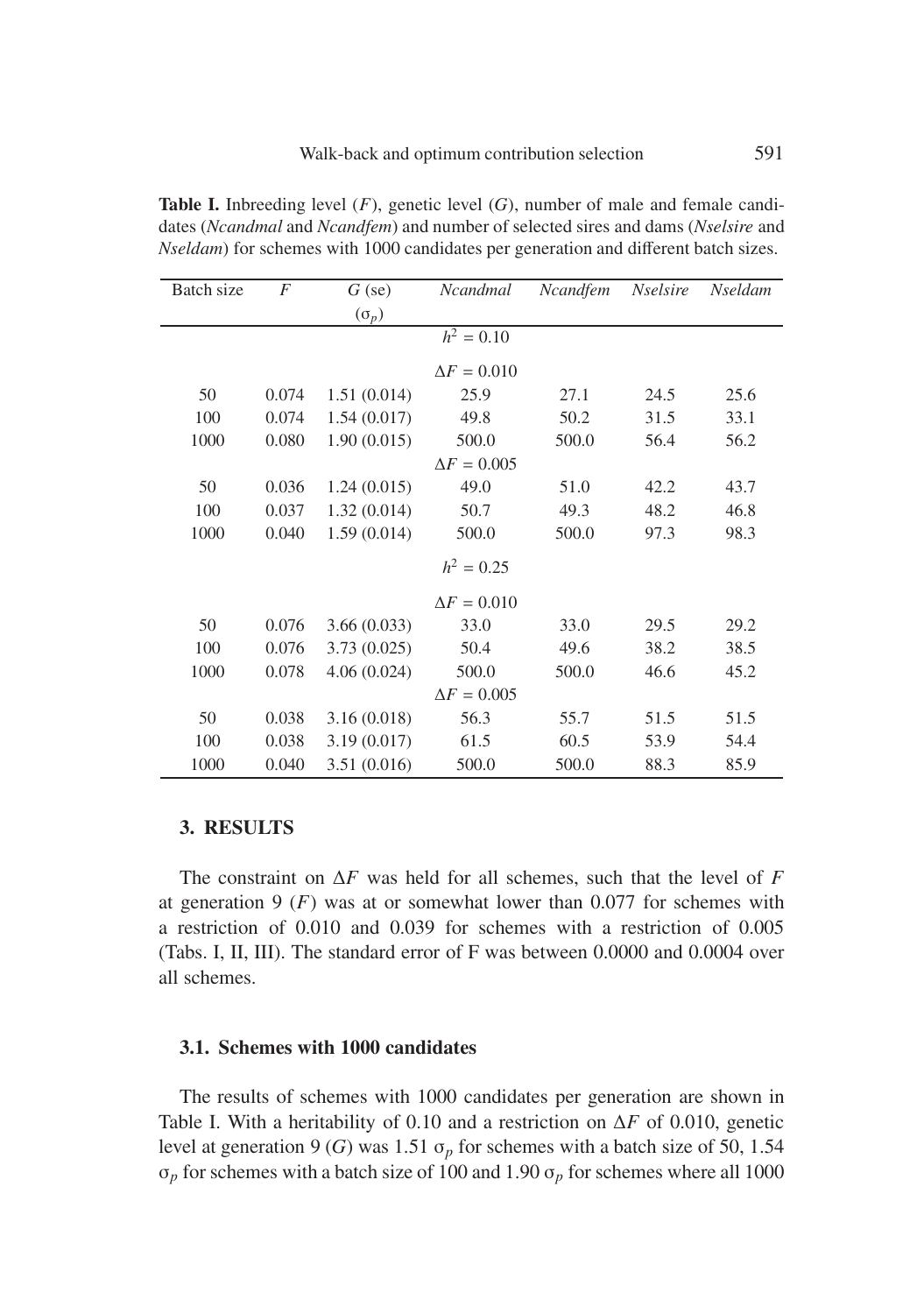592 A.K. Sonesson

| Batch size | $\boldsymbol{F}$ | $G$ (se)     | Ncandmal           | Ncandfem | <i>Nselsire</i> | <b>Nseldam</b> |
|------------|------------------|--------------|--------------------|----------|-----------------|----------------|
|            |                  | $(\sigma_p)$ |                    |          |                 |                |
|            |                  |              | $h^2 = 0.10$       |          |                 |                |
|            |                  |              | $\Delta F = 0.010$ |          |                 |                |
| 50         | 0.076            | 2.01(0.018)  | 29.7               | 30.3     | 29.4            | 29.8           |
| 100        | 0.079            | 2.08(0.016)  | 47.9               | 52.1     | 45.5            | 48.9           |
| 1000       | 0.078            | 2.08(0.018)  | 499.5              | 500.5    | 49.1            | 49.9           |
| 5000       | 0.081            | 2.68(0.025)  | 2500.0             | 2500.0   | 72.9            | 73.0           |
|            |                  |              | $\Delta F = 0.005$ |          |                 |                |
| 50         | 0.039            | 1.84(0.013)  | 52.4               | 51.6     | 51.4            | 50.2           |
| 100        | 0.039            | 1.83(0.012)  | 52.9               | 53.1     | 51.7            | 52.2           |
| 1000       | 0.039            | 1.86(0.014)  | 501.2              | 498.8    | 89.6            | 89.0           |
|            |                  |              | $h^2 = 0.25$       |          |                 |                |
|            |                  |              | $\Delta F = 0.010$ |          |                 |                |
| 50         | 0.078            | 4.73(0.023)  | 43.5               | 42.5     | 39.9            | 39.3           |
| 100        | 0.079            | 4.79(0.026)  | 49.9               | 50.1     | 45.3            | 45.2           |
| 1000       | 0.077            | 4.77(0.021)  | 502.4              | 497.6    | 41.6            | 44.3           |
|            |                  |              | $\Delta F = 0.005$ |          |                 |                |
| 50         | 0.039            | 4.37(0.022)  | 64.1               | 63.9     | 60.8            | 61.2           |
| 100        | 0.039            | 4.37(0.021)  | 75.0               | 75.0     | 67.6            | 68.6           |
| 1000       | 0.039            | 4.41(0.015)  | 495.5              | 504.5    | 88.7            | 87.5           |

**Table II.** Inbreeding level (*F*), genetic level (*G*), number of male and female candidates (*Ncandmal* and *Ncandfem*) and number of selected sires and dams (*Nselsire* and *Nseldam*) for schemes with 5000 candidates per generation and different batch sizes.

candidates were genotyped. Hence, genetic gain increased, as expected, with batch size and the highest genetic gain was achieved when all individuals were genotyped and thus selection candidates for the optimum contribution step. The use of batches of 50–100 candidates resulted in 79–92% of the genetic level that was achieved when all 1000 candidates were genotyped.

For schemes with batch size of 50, more than one batch had to be used in some replicates, *i.e.* average number of male (25.9) plus female (27.1) candidates was 53.0. For schemes with batch size of 100 or 1000, only one batch was used.

More parents were selected for schemes with larger batch size, because the increased selection intensity requires an increased number of selected parents in order to achieve the same ∆*F*. For schemes with batch size of 50, 24.5 sires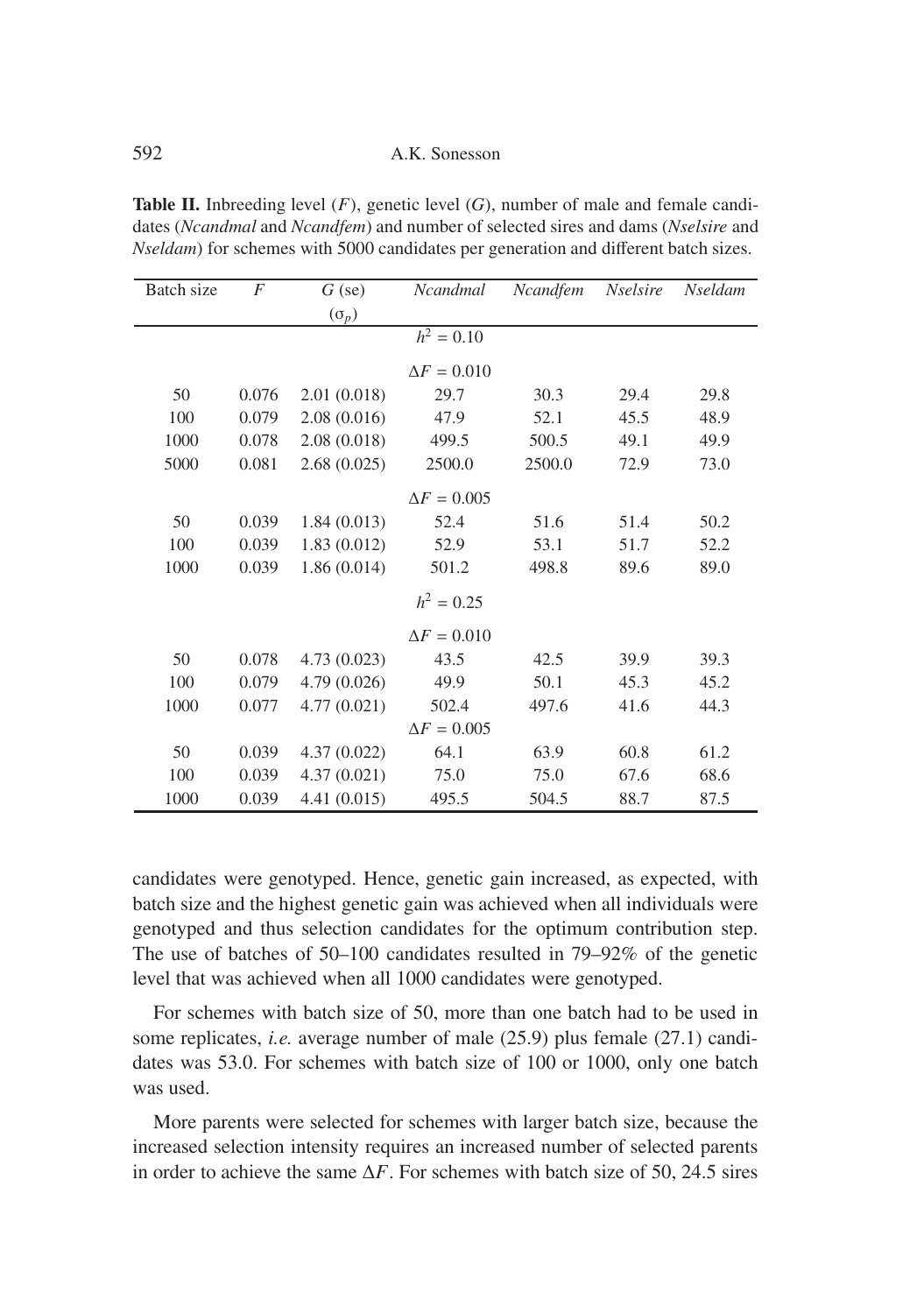| Batch size | $\overline{F}$ | $G$ (se)     | <i>Ncandmal</i>         | <i>Ncandfem</i> | <i>Nselsire</i> | <b>Nseldam</b> |
|------------|----------------|--------------|-------------------------|-----------------|-----------------|----------------|
|            |                | $(\sigma_p)$ |                         |                 |                 |                |
|            |                |              | $\overline{h}^2 = 0.10$ |                 |                 |                |
|            |                |              |                         |                 |                 |                |
|            |                |              | $\Delta F = 0.010$      |                 |                 |                |
| 50         | 0.078          | 2.21(0.018)  | 32.0                    | 32.0            | 31.8            | 31.8           |
| 100        | 0.080          | 2.27(0.018)  | 50.2                    | 49.8            | 49.2            | 48.8           |
| 1000       | 0.078          | 2.23(0.014)  | 501.9                   | 498.1           | 49.7            | 52.7           |
| 10 000     | 0.081          | 2.98(0.034)  | 5000.0                  | 5000.0          | 82.6            | 80.6           |
|            |                |              | $\Delta F = 0.005$      |                 |                 |                |
| 50         | 0.039          | 2.03(0.014)  | 53.9                    | 53.1            | 53.6            | 52.6           |
| 100        | 0.039          | 2.04(0.011)  | 56.0                    | 56.0            | 55.6            | 55.6           |
| 1000       | 0.040          | 2.06(0.011)  | 499.5                   | 500.5           | 101.5           | 103.9          |
|            |                |              | $h^2 = 0.25$            |                 |                 |                |
|            |                |              | $\Delta F = 0.010$      |                 |                 |                |
| 50         | 0.078          | 5.13(0.025)  | 41.6                    | 41.4            | 39.8            | 39.5           |
| 100        | 0.080          | 5.20(0.011)  | 49.4                    | 50.6            | 47.1            | 47.3           |
| 1000       | 0.080          | 5.20(0.028)  | 502.4                   | 497.6           | 43.8            | 44.6           |
|            |                |              | $\Delta F = 0.005$      |                 |                 |                |
| 50         | 0.039          | 4.63(0.106)  | 67.1                    | 66.7            | 64.5            | 64.3           |
| 100        | 0.040          | 4.80(0.021)  | 78.6                    | 79.5            | 74.0            | 73.9           |
| 1000       | 0.040          | 4.88 (0.019) | 498.0                   | 502.0           | 93.2            | 93.9           |

**Table III.** Inbreeding level (*F*), genetic level (*G*), number of male and female candidates (*Ncandmal* and *Ncandfem*) and number of selected sires and dams (*Nselsire* and *Nseldam*) for schemes with 10 000 candidates per generation and different batch sizes.

and 25.6 dams were selected whereas for schemes with batch size of 1000, 56.4 sires and 56.2 dams were selected.

For schemes with a more stringent restriction on ∆*F* of 0.005 per generation, more selection candidates, *i.e.* more batches, were in general needed to keep the restriction. For example, with 1000 selection candidates, batch size of 100 and heritability of 0.25, only 100 candidates (*i.e.* one batch) were needed for the scheme with a ∆*F* restriction of 0.01, whereas 122 candidates were needed on average for the scheme with a ∆*F* restriction of 0.005.

# **3.2. Schemes with 5000 and 10 000 candidates**

For larger schemes with 5000 (Tab. II) and 10 000 (Tab. III) candidates per generation, the same trends were seen as for schemes with 1000 candidates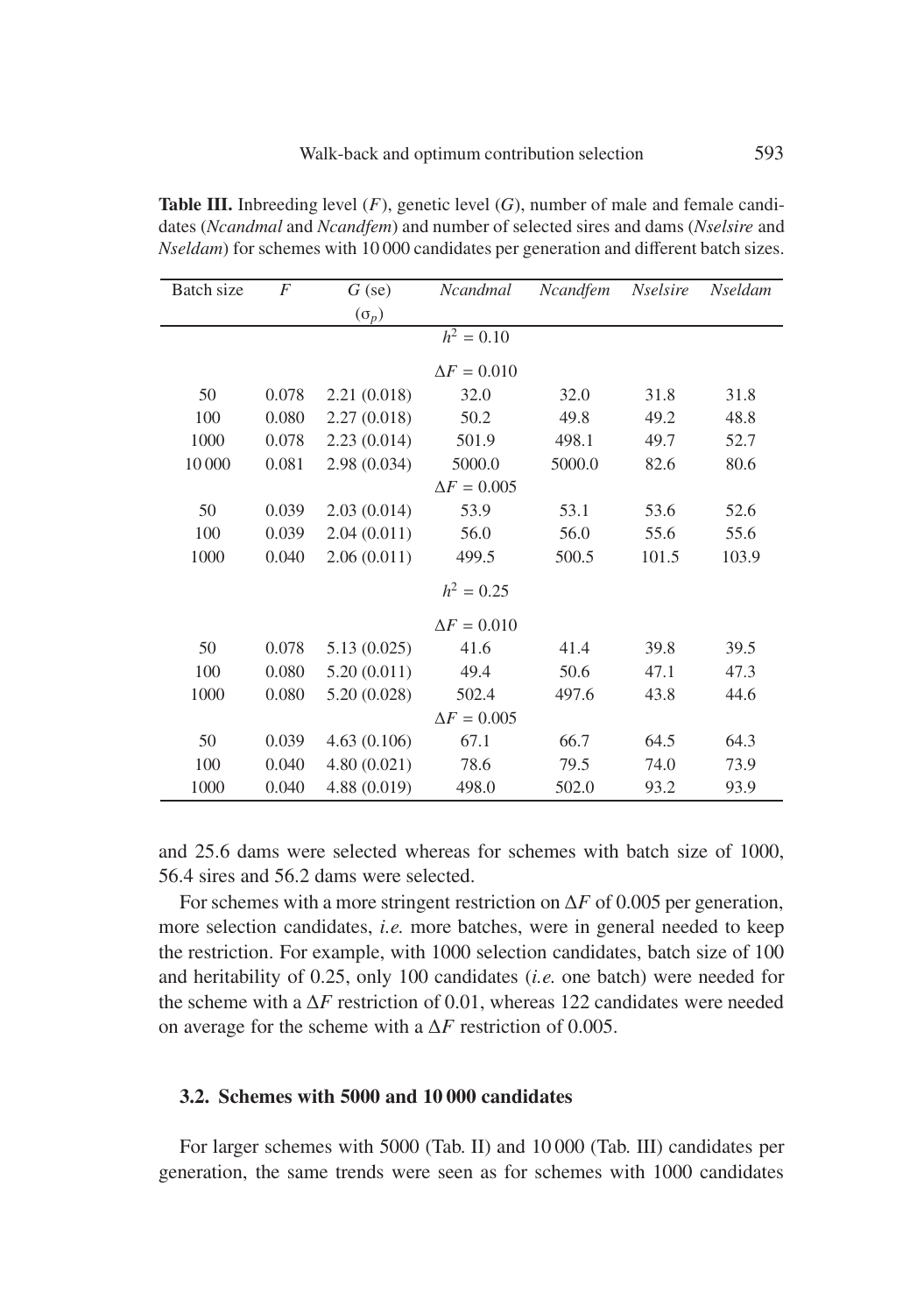594 A.K. Sonesson



**Figure 1.** Genetic level (*G*) for schemes with 1000, 5000 or 10 000 candidates per generation and batch size of 100. Heritability = 0.25 and  $\Delta F$  restriction = 0.01 ( $\triangle$ ), heritability = 0.25 and  $\Delta F$  restriction = 0.005 (×), heritability = 0.10 and  $\Delta F$  restriction = 0.01 (○) and heritability = 0.10 and  $\Delta F$  restriction = 0.005 (♦).

per generation. In general, the larger schemes resulted in a higher number of selected parents and genetic gain. The latter was possible, because ∆*F* was constrained. There was little extra gain in genotyping 1000 fish instead of only 100 for these larger schemes. Yet, genotyping of all candidates led to the highest genetic gain, such that the use of batches of 50–1000 candidates resulted in 75–78% of the genetic level that was achieved when all 5000 or 10 000 candidates were genotyped.

#### **3.3. E**ff**ect of population size on genetic gain**

It is expected that genetic gain increases with the size of the breeding scheme, but also that this relationship is not linear. In Figure 1, we see that *G* increases less when going from 5000 to 10 000 candidates per generation than when going from 1000 to 5000 candidates per generation, but still there is no plateau of genetic gain such that the schemes with even higher number of candidates per generation would probably yield even higher genetic gain than the largest schemes here.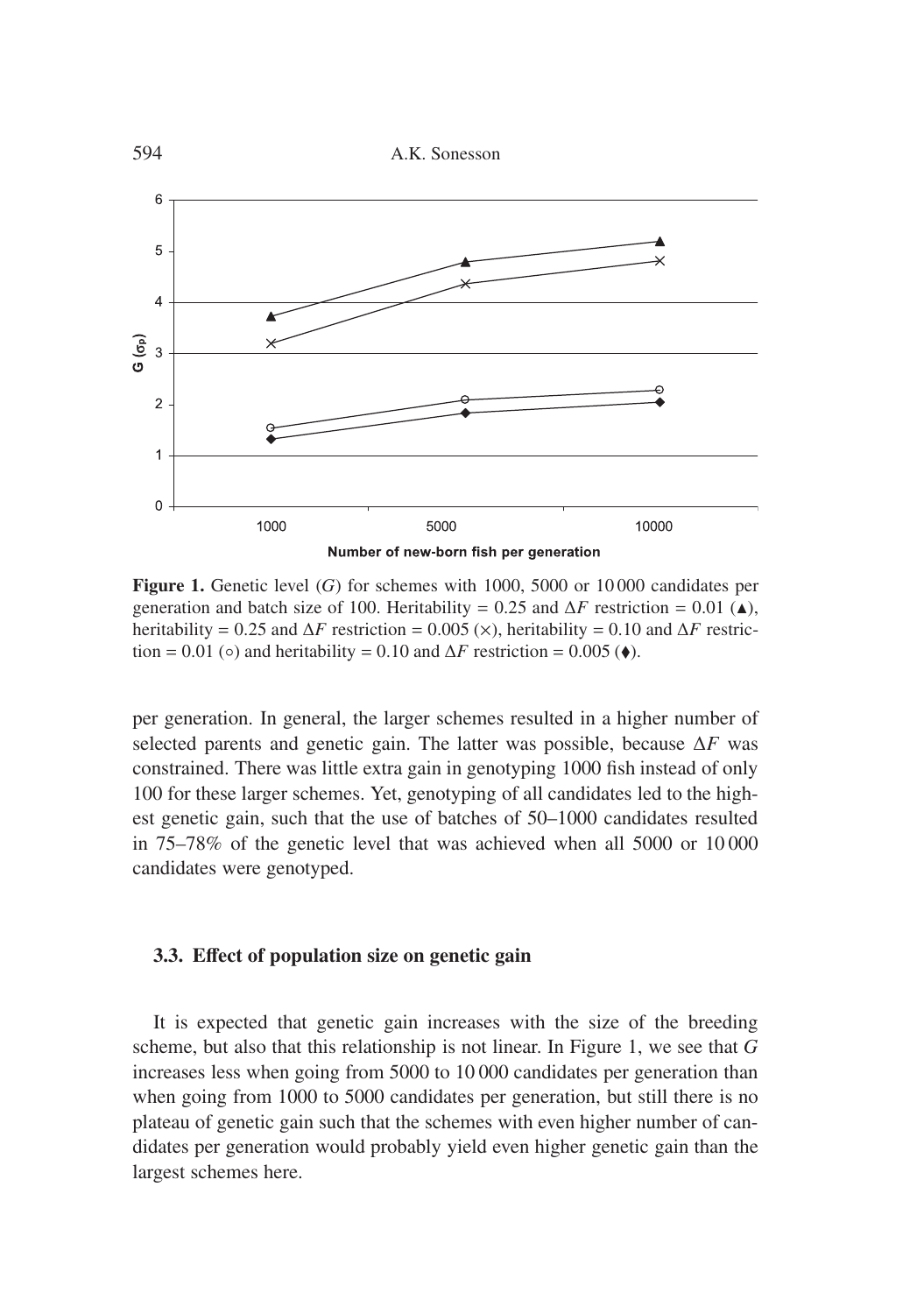#### **4. DISCUSSION**

This study shows that a combination of walk-back and optimum contribution selection makes it possible to achieve high genetic gains at a constrained rate of inbreeding while substantially reducing the costs of genotyping for parentage testing. With batch sizes of 50–100 fish, genetic level was 75–92% of the genetic level achieved for schemes with all (1000–10 000) fish being genotyped, the higher level being for schemes with high heritability.

In principle, the presented combination of walk-back and optimum contribution selection is a two-stage selection scheme, where in the first stage fish are selected on their phenotypic value and in the second stage, optimum contribution selection is used. Generally, two-stage selection schemes are efficient, as was found here, especially when the correlation between the first and second stage selection criterion is high [21].

The results of this study show that the constraint on ∆*F* was kept for all schemes. For schemes with a constraint on ∆*F* of 0.010 or 0.005, one batch of 50 fish was not always sufficient to keep the constraint, but instead two batches were necessary. The reason for working with *e.g.* two batches of 50 fish instead of one batch with 100 fish is that genotyping costs can be reduced in the first case. If, in some generations of selection, all fish in one batch come from only very few families because they have the highest phenotypic values, we would like to have the opportunity to take in more candidates such that the constraint on ∆*F* can be kept. In other generations, it might be enough with one batch of candidates.

Breeding values that are calculated using only a selected subset of the total population, which is the case in the schemes in this study, will show a selection bias [12]. These biases may differ for different animals, leading to some reranking of animals and thus to some reduction in accuracy of selection. More research is needed to correct BLUP-EBV for selection biases, because these biases will result in some reduction of accuracy of selection and in biased predictions of selection response.

For these schemes, there was little change in accuracy of the estimated breeding values over batch size, except for the schemes where all candidates were genotyped. For example, for schemes with 5000 candidates per generation, heritability of 0.10 and ∆*F* restriction of 0.010, accuracy of the estimated breeding values was 0.33, 0.25, 0.28 and 0.55 for batch sizes of 50, 100, 1000 and 5000, respectively (results not presented). The relatively higher accuracy for the batch size of 50 may be explained by the reduced selection intensity due to the low number of selection candidates, which reduces the Bulmer effect [1]. The high accuracy of selection at the large batch size may be due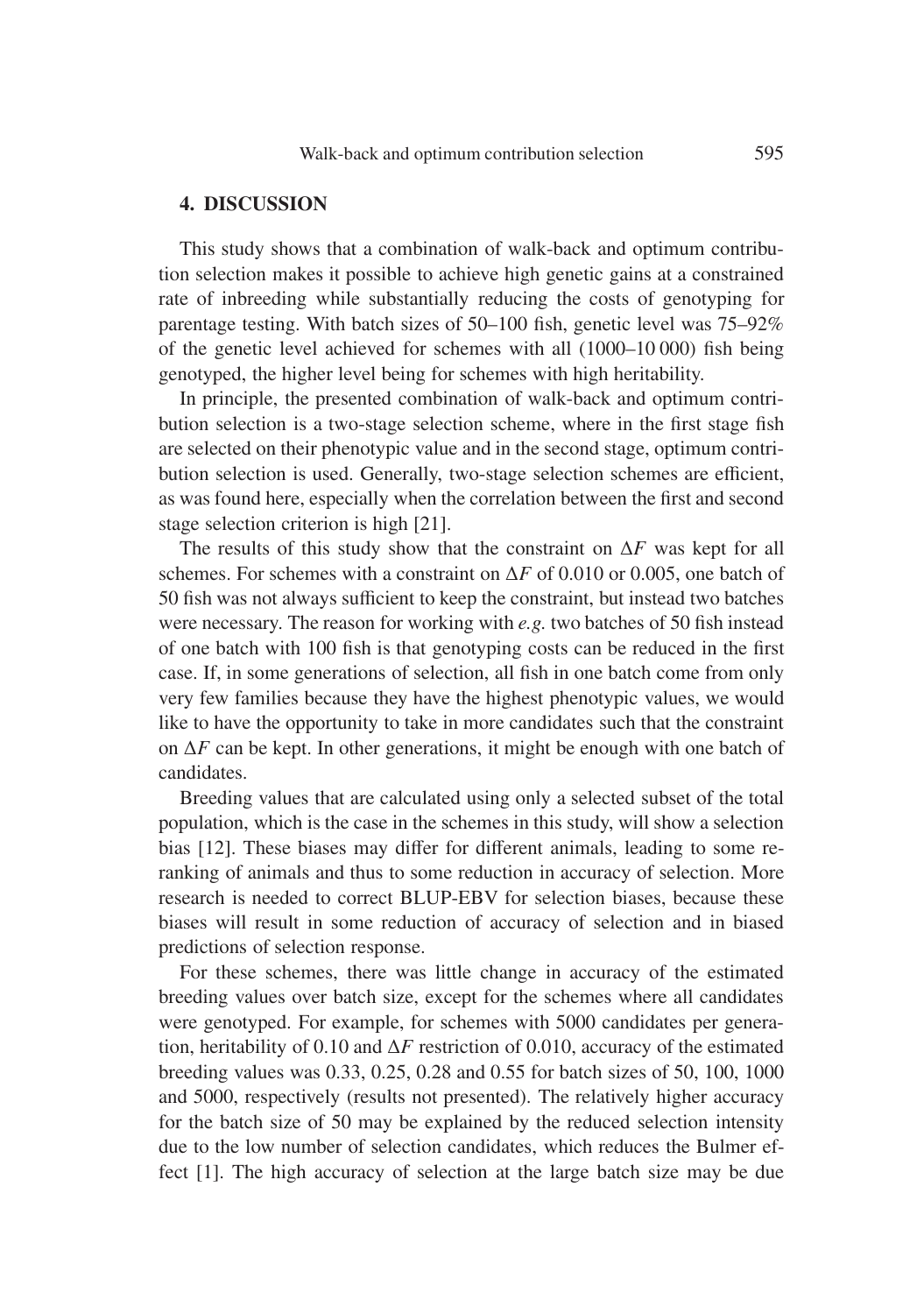to the larger number of relatives with records. In general, the accuracy of the estimated breeding values was, as expected, higher for schemes with higher heritability.

The results in Tables II and III show approximately no increase in genetic gain when batch size increased from 100 to 1000. This insensitivity of genetic gain to increase in batch size was probably because the number of selected parents was usually around 100 and there was little or no extra gain from the genotyping of 900 more candidates. However, a large increase in genetic gain was found when batch size increased to 5000 and 10 000, respectively. When genotyping all candidates, the accuracy of selection was substantially increased (see previous paragraph), which resulted in this marked increase in genetic gain.

It was assumed that the survival rate was equal for all families. This is not the case in real populations [13]. Very unequal sizes of families within the batches of genotyped animals may often imply that optimum contribution selection does not achieve its constraint and thus that more batches need to be genotyped, *i.e.* genotyping costs can be increased substantially. It is, however, possible to reduce differences in early survival by keeping families separated until the survival rate has stabilized, when an equal number of fish per family can be mixed.

After the optimum contributions of the candidates had been calculated, progeny were randomly allocated to a sire and a dam with sampling probabilities following the optimal contributions of the sires and dams. This implies that the actual contributions of the sires and dams will deviate by chance from the optimal contributions. It is possible to set up breeding schemes where the number of progeny of the sires and dams correspond more precisely to the optimal contributions, but in real life breeding schemes, the actual number of progeny will most likely deviate from their optimum values. These deviations were simulated here by the sampling deviations from the optimal number of progeny. In real life breeding schemes, the deviations may, however, be of a different nature than simulated here, because they occur for different reasons, *e.g.* parents may obtain a large full sib family or no offspring, and fish may be mated to a limited number of mates.

It was assumed that there were no genotyping errors, such that the pedigree was set up without error. In practice, however, there will probably be errors both with the genotyping and the coupling of genotyping results with the physical tag. Practical experience shows, however, very high accuracy in the assignment rates of 90–95% using microsatellites [5, 23].

The main limitation of these schemes is the assumption that all traits are measured on the candidates. Today, most comprehensive breeding goals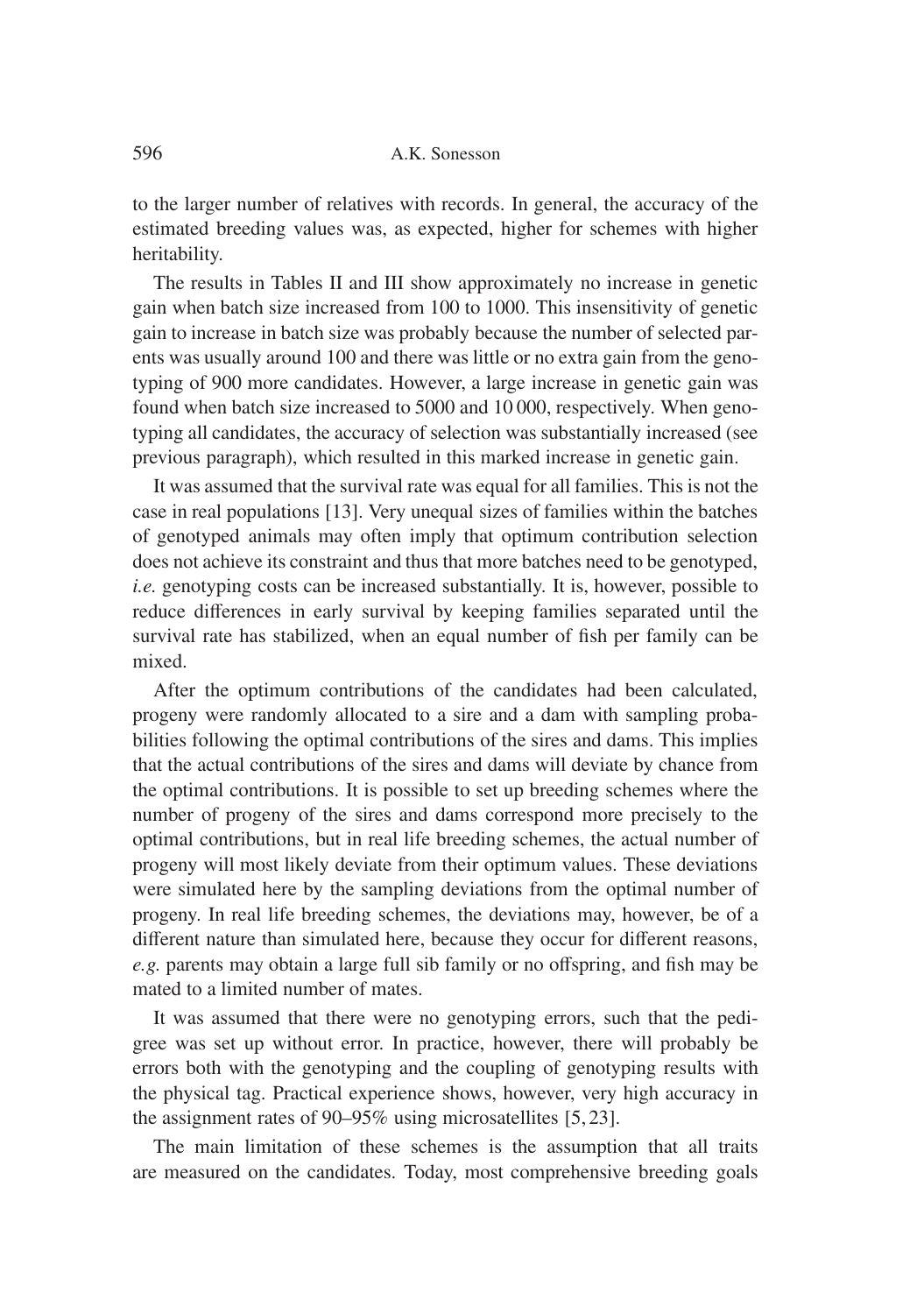include traits such as fillet quality, disease resistance traits in addition to growth or shape. Most of these traits are not measured on the candidates, but on sibs of the candidates. However, new technology allows for non-invasive measurements of fillet quality traits, *e.g.* fat deposition in Atlantic halibut [15] or fat composition in Atlantic salmon [22], such that more traits could be measured on the candidates. Although these two methods are non-invasive, they have not yet been used for live fish (under anaesthetics) under large-scale practical conditions. If not all traits can be recorded simultaneously, the earlier and/or least expensive recordings could be used in the first selection step, and the other traits could be recorded later and only on the candidates for the optimum contribution selection step. Challenge tests for disease resistance, based on sib selection schemes today, could be replaced by marker-assisted selection schemes (*e.g.* variants of bottom-up schemes [16] or top-down schemes [14] developed for livestock species), where candidates can be tested for genetic markers associated with disease resistance. Efficient marker-assisted selection programs for fish have, however, not yet been presented.

The advantages of combined walk-back and optimum contribution selection schemes are the following:

- (1) The costs of genotyping for parentage testing can be reduced substantially in large fish breeding schemes while maintaining high genetic gain.
- (2) There are no common environmental effects due to tank since only one tank is used.
- (3) New technologies will make it possible to measure more traits on the candidates, where the earlier and/or least expensive recording would be selected for in the first selection step, and the later in life and/or more expensive recordings could be included in the optimum contribution selection step. This multi-trait selection increases the accuracy of estimated breeding values and hence genetic response.
- (4) Some costs and "infrastructure" associated with marker-assisted selection programs are already made, *e.g.* genotyping and the coupling of genotyping results with the physical tag. Hence, an extension to marker-assisted selection schemes would be possible.

# **ACKNOWLEDGEMENTS**

This study was financially supported by Norwegian Research Council grant 139630/140. I gratefully acknowledge valuable comments and suggestions from both referees.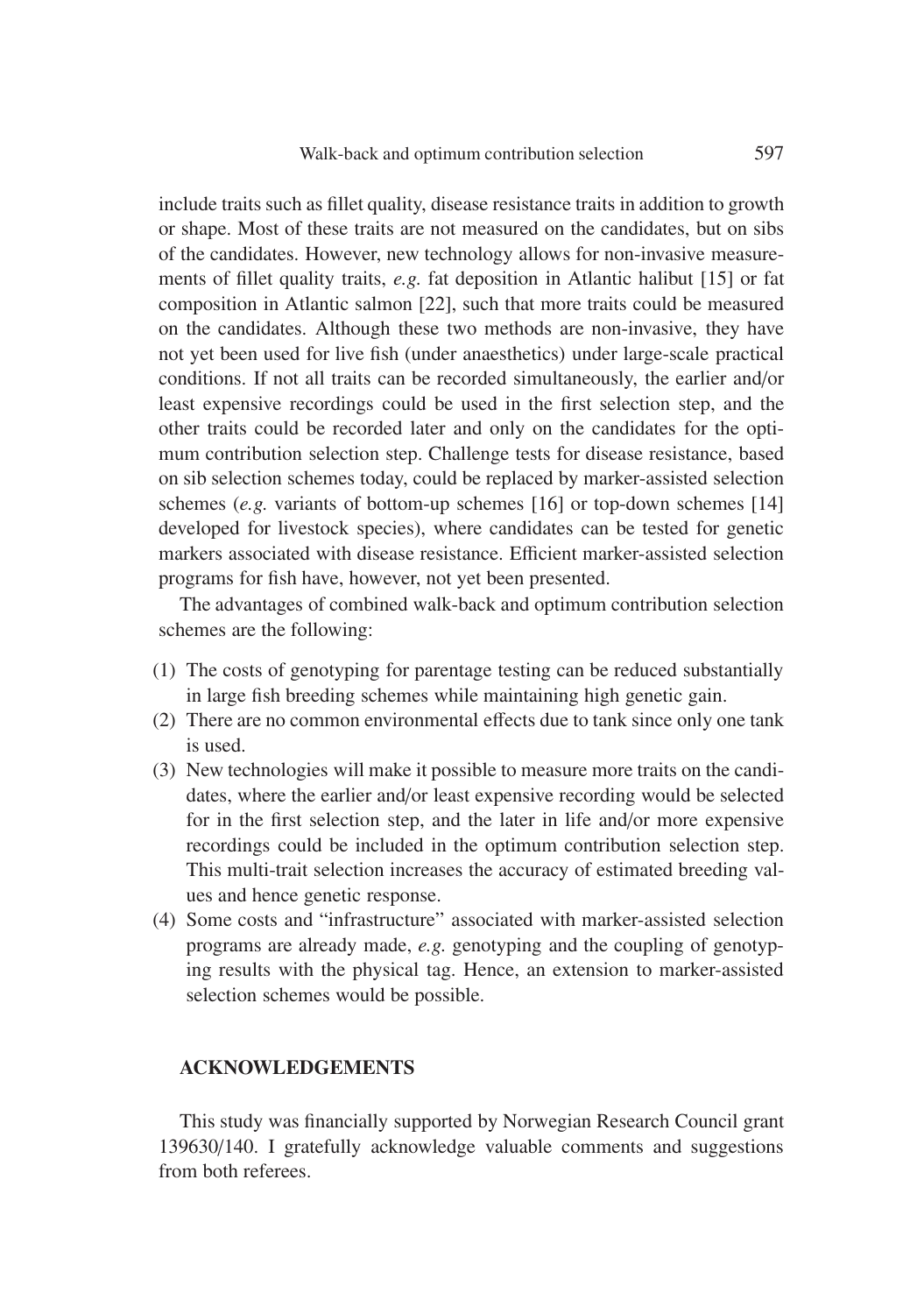### **REFERENCES**

- [1] Bulmer M.G., The effect of selection on genetic variability, Am. Nat. 105 (1971) 201–211.
- [2] Bulmer M.G., The mathematical theory of quantitative genetics, Clarendon Press, Oxford, 1985.
- [3] Doyle R.W., Herbinger C.M., The use of DNA fingerprinting for high-intensity within-family selection in fish breeding, in: Proceedings of the 5th World Congress on Genetics Applied to Livestock Production, 7–12 August 1994, Vol. 19, Department of Animal and Poultry Science, University of Guelph, Guelph, pp. 364–371.
- [4] Estoup A., Gharbi K., SanCristobal M., Chevalet C., Haffray P., Guyomard R., Parentage assignment using microsatellites in turbot (*Scophthalmus maximus*) and rainbow trout (*Oncoryhnchus mykiss*) hatchery populations, Can. J. Fish Aquat. Sci. 55 (1998) 715–725.
- [5] Fishback A.G., Danzmann R.G., Ferguson M.M., Gibson J.P., Estimates of genetic parameters and genotype by environment interactions for growth traits of rainbow trout (*Oncorhynchus myskiss*) as inferred using molecular pedigrees, Aquaculture 206 (2002) 137–150.
- [6] Gjerde B., Mahapatra K.D., Reddy P.V.G.K., Saha J.N., Jana R.K., Rye M., Genetic and phenotypic parameters for growth in rohu (*Labeo rohita*) in monoand polyculture production systems, in: Proceedings of the 8th International Symposium Genetics in Aquaculture, 9–15 November 2003, Puerto Varas, p. 85.
- [7] Gjerde B., Terjesen B.F., Barr Y., Lein I., Thorland I., Genetic variation for juvenile growth and survival in Atlantic cod (*Gadus morhua*), Aquaculture 236 (2004) 167–177.
- [8] Goddard M.E., Optimal effective population size for the global population of black and white dairy cattle, J. Dairy Sci. 75 (1992) 2902–2911.
- [9] Grundy B., Villanueva B., Woolliams J.A., Dynamic selection procedures for constrained inbreeding and their consequences for pedigree development, Genet. Res. 72 (1998) 159–168.
- [10] Grundy B., Villanueva B., Woolliams J., Dynamic selection for maximizing response with constrained inbreeding in schemes with overlapping generations, Anim. Sci. 70 (2000) 373–382.
- [11] Gunnes K., Gjedrem T., Selection experiments with salmon. IV: Growth of Atlantic salmon during two years in the sea, Aquaculture 15 (1978) 19–38.
- [12] Henderson C.R., Applications of linear models in animal breeding, Guelph Univ. Press, Guelph, 1984.
- [13] Herbinger C.M., O'Reilly P.T., Doyle R.W., Wright J.M., O'Flynn F., Early growth performance of Atlantic salmon full-sib families reared in single family tanks versus in mixed family tanks, Aquaculture 173 (1999) 105–116.
- [14] Kashi Y., Hallerman E., Soller M., Marker assisted selection of candidate bulls for progeny testing programs, Anim. Prod. 51 (1990) 63–74.
- [15] Kolstad K., Vegusdal A., Baeverfjord G., Einen O., Quantification of fat deposits and fat distribution in Atlantic halibut (*Hippoglossus hippoglossus* L.) using computerised X-ray tomography (CT), Aquaculture 229 (2004) 255–264.